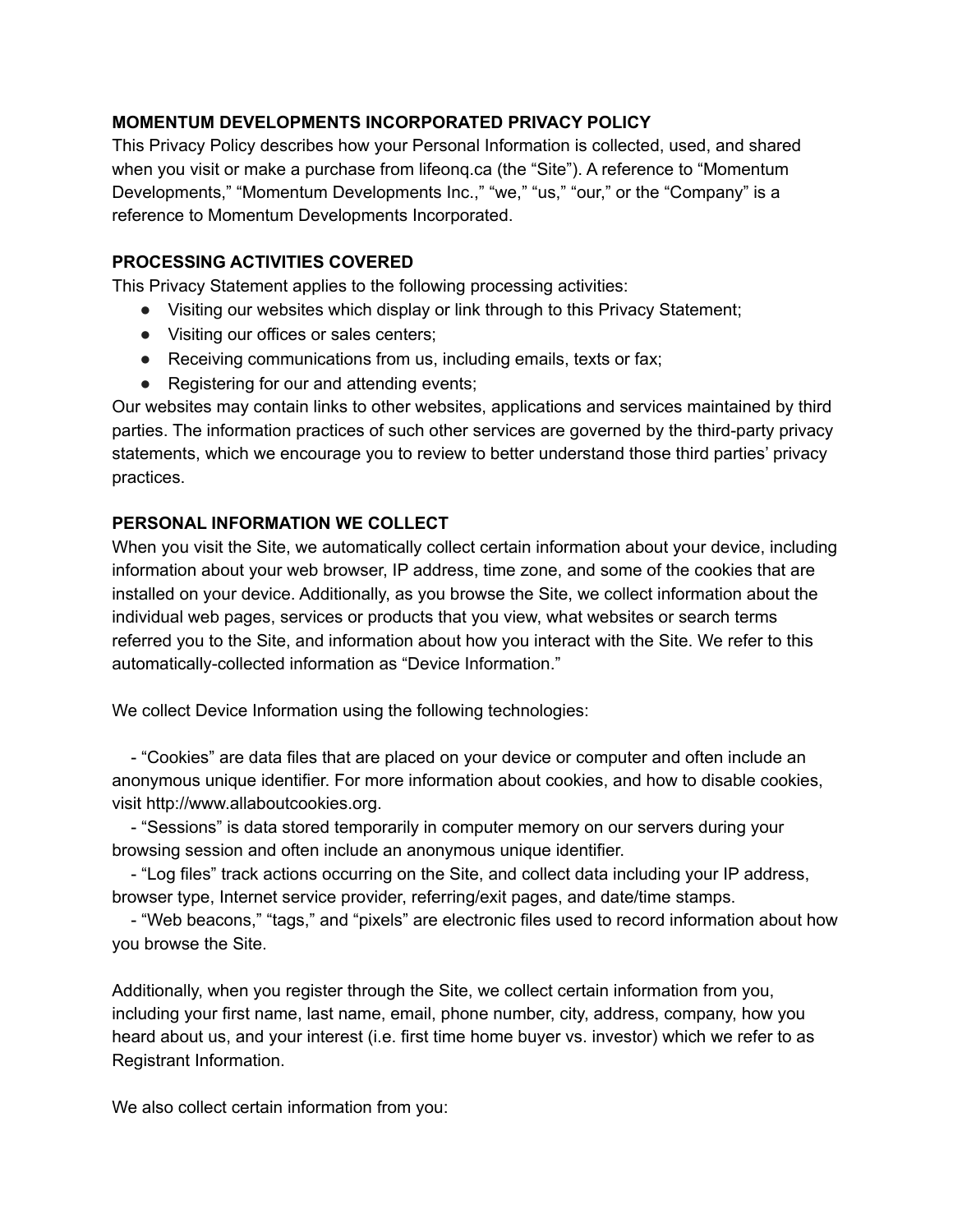- if you express an interest in obtaining additional information about our services, request customer support, use our "Contact Us" or similar features, register to use our websites, sign up for an event or webinar, or download certain content, we generally require you to provide us with your contact information, such as your name, job title, company name, address, phone number, email address, or username and password;
- if you visit our offices, you may be required to register as a visitor and to provide your name, email address, phone number, company name and time and date of arrival;

When we talk about "Personal Information" in this Privacy Policy, we are talking both about Device Information and Registrant Information.

## **HOW DO WE USE YOUR PERSONAL INFORMATION?**

We use the Device Information that we collect to help us screen for potential risk and fraud (in particular, your IP address), and more generally to improve and optimize our Site (for example, by generating analytics about how our customers browse and interact with the Site, and to assess the success of our marketing and advertising campaigns).

We may use the information we collect through our Websites for a range of reasons, including:

- To provide, operate, optimize, and maintain our Websites.
- To send you information for marketing purposes, in accordance with your marketing preferences.
- For recruitment purposes if you have applied for a role with Momentum Developments.
- To respond to your online inquiries and requests, and to provide you with information and access to resources or services that you have requested from us.
- To manage our Websites and system administration and security.
- To improve the navigation and content of our Websites.
- To identify any server problems or other IT or network issues.
- To process transactions and to set up online accounts.
- To compile aggregated statistics about site usage and to better understand the preferences of our Visitors.
- To carry out research and development to improve our products and services.
- To customize content and layout of the Websites.
- Managing user registrations.
- Promoting security of our websites.
- Handling contact and user support requests.
- Managing event registrations and attendance.
- Developing and improving our websites.
- Managing office and sales center visitors.
- Displaying personalized advertisements and content.
- To carry out other legitimate business purposes, as well as other lawful purposes.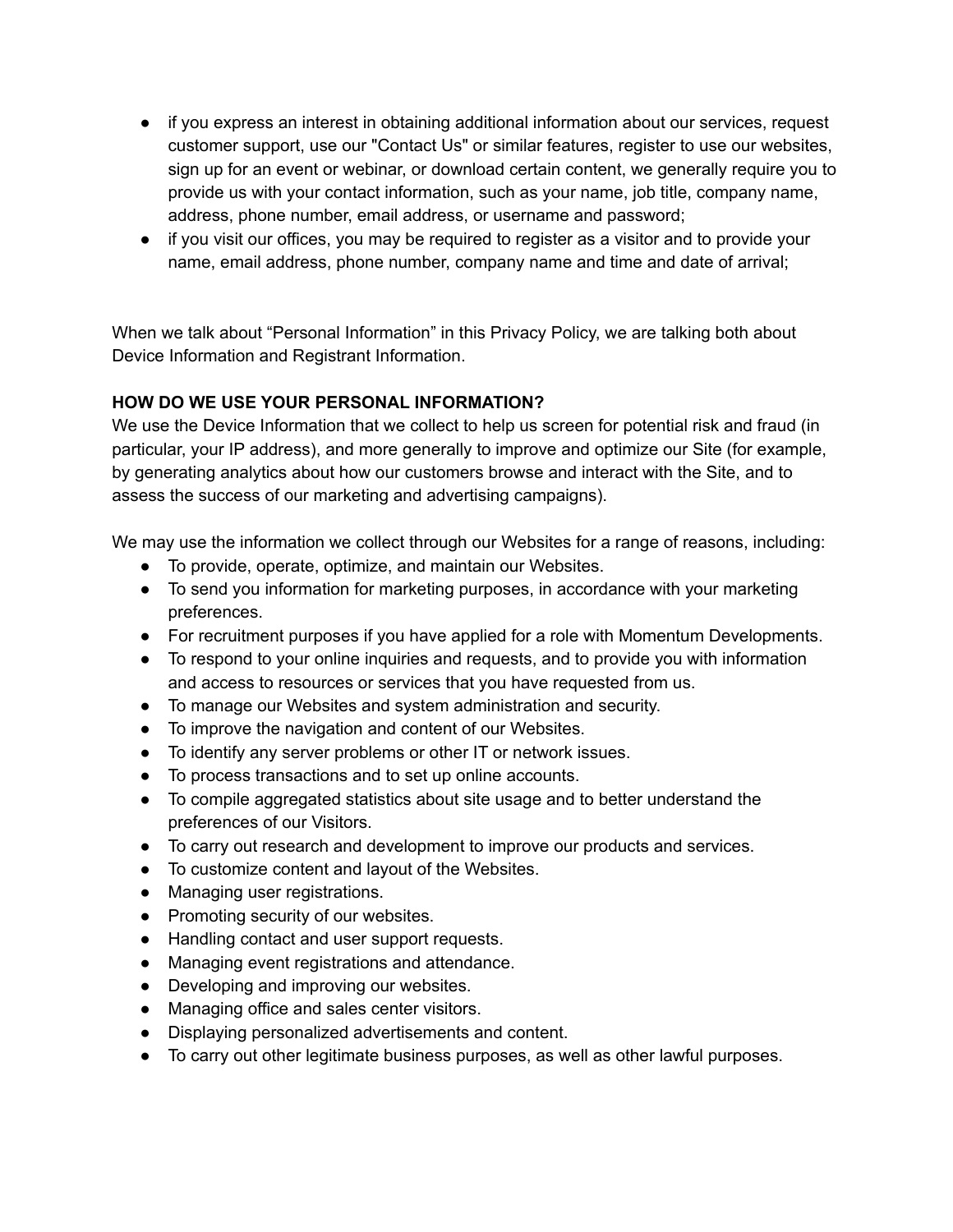We may also collect information about you from other sources, including third parties from whom we have purchased Personal Data, and combine this information with Personal Data provided by you. This helps us to update, expand and analyze our records, identify new customers, and create more tailored advertising to provide services that may be of interest to you. In particular, we collect Personal Data from the following sources:

● Business contact information, including mailing address, job title, email address, phone number, 'intent data' which is web user behaviour data, IP addresses, social handles, LinkedIn URL and custom profiles from third party data providers for the purposes of targeted advertising, delivering relevant email content, event promotion and profiling;

We may combine Personal Information with other information we collect or obtain about you (such as information we source from our third-party partners) to serve you specifically, such as to deliver a product or service according to your preferences or restrictions, or for advertising or targeting purposes in accordance with this privacy policy.

# **SHARING YOUR PERSONAL INFORMATION**

We share your Personal Information with third parties to help us use your Personal Information, as described above. These include:

- Heroku to host our website--you can read more about how Heroku uses your Personal Information here: [https://www.salesforce.com/company/privacy/;](https://www.salesforce.com/company/privacy/)
- Google Analytics to help us understand how our customers use the Site--you can read more about how Google uses your Personal Information here: https://www.google.com/intl/en/policies/privacy/. You can also opt-out of Google Analytics here: <https://tools.google.com/dlpage/gaoptout>;
- SalesForce as a Customer Relationship Management (CRM) tool--you can read more about how SalesForce uses your Personal Information here: [https://www.salesforce.com/company/privacy/;](https://www.salesforce.com/company/privacy/)
- MailChimp to power all non-direct email communications and newsletters--you can read more about how MailChimp uses your Personal Information here: <https://mailchimp.com/legal/privacy/>;
- Hotjar to understand how our customers use the Site--you can read more about how Hotjar uses your Personal Information here: [https://www.hotjar.com/legal/policies/privacy;](https://www.hotjar.com/legal/policies/privacy)
- We may also share your Personal Information with our contracted service providers which provide services such as IT and system administration and hosting, credit card processing, research and analytics, marketing, customer support and data enrichment.

Finally, we may also share your Personal Information to comply with applicable laws and regulations, to respond to a subpoena, search warrant or other lawful request for information we receive, or to otherwise protect our rights.

## **BEHAVIOURAL ADVERTISING**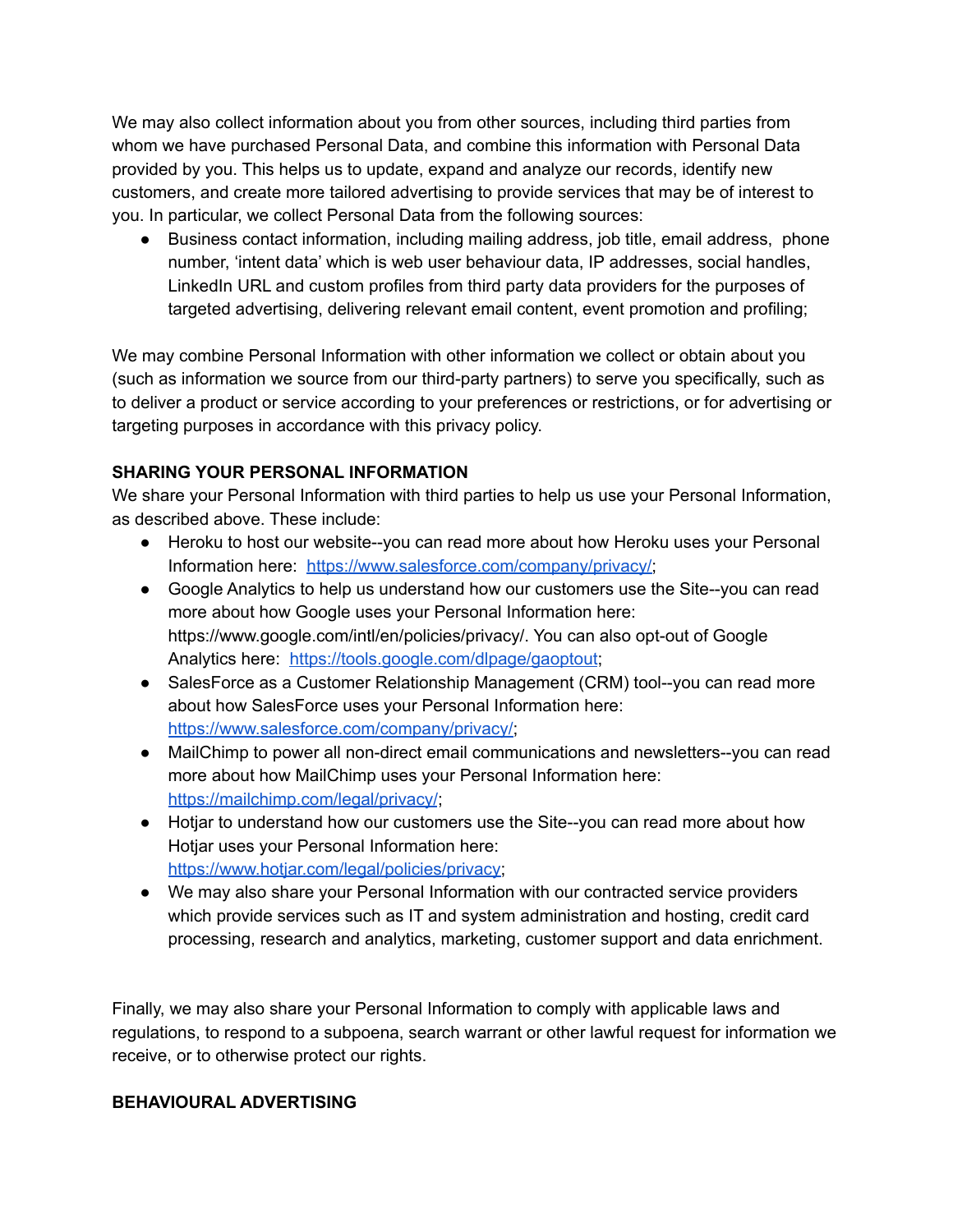As described above, we use your Personal Information to provide you with targeted advertisements or marketing communications we believe may be of interest to you. For more information about how targeted advertising works, you can visit the Network Advertising Initiative's ("NAI") educational page at

http://www.networkadvertising.org/understanding-online-advertising/how-does-it-work.

You can opt out of targeted advertising through the following list:

FACEBOOK - <https://www.facebook.com/settings/?tab=ads> GOOGLE - <https://www.google.com/settings/ads/anonymous>

Additionally, you can opt out of some of these services by visiting the Digital Advertising Alliance's opt-out portal at: http://optout.aboutads.info/.

#### **DO NOT TRACK**

Please note that we do not alter our Site's data collection and use practices when we see a Do Not Track signal from your browser.

## **YOUR RIGHTS**

If you are a European resident, you have the right to access Personal Information we hold about you and to ask that your Personal Information be corrected, updated, or deleted. If you would like to exercise this right, please contact us through the contact information below.

Additionally, if you are a European resident we note that we are processing your information in order to pursue our legitimate business interests listed above. You have the right to restrict our processing of your personal information. Additionally, please note that your information will be transferred outside of Europe, including to Canada and the United States.

## **HOW TO EXERCISE YOUR RIGHTS**

To exercise your rights, please contact us in accordance with the "Contact Us" section below. We try to respond to all legitimate requests within one month and will contact you if we need additional information from you in order to honor your request.

In addition, if you have registered for an account with us, you may generally update your user settings, profile, organization's settings or event registration by logging into the applicable website with your username and password and editing your settings or profile. To update your billing information, discontinue your account, and/or request return or deletion of your Personal Data and other information associated with your account, please contact us.

## **DATA RETENTION**

We may retain your Personal Data for a period of time consistent with the original purpose of collection (see "Purposes for which we process Personal Data and on what legal basis" section above). We determine the appropriate retention period for Personal Data on the basis of the